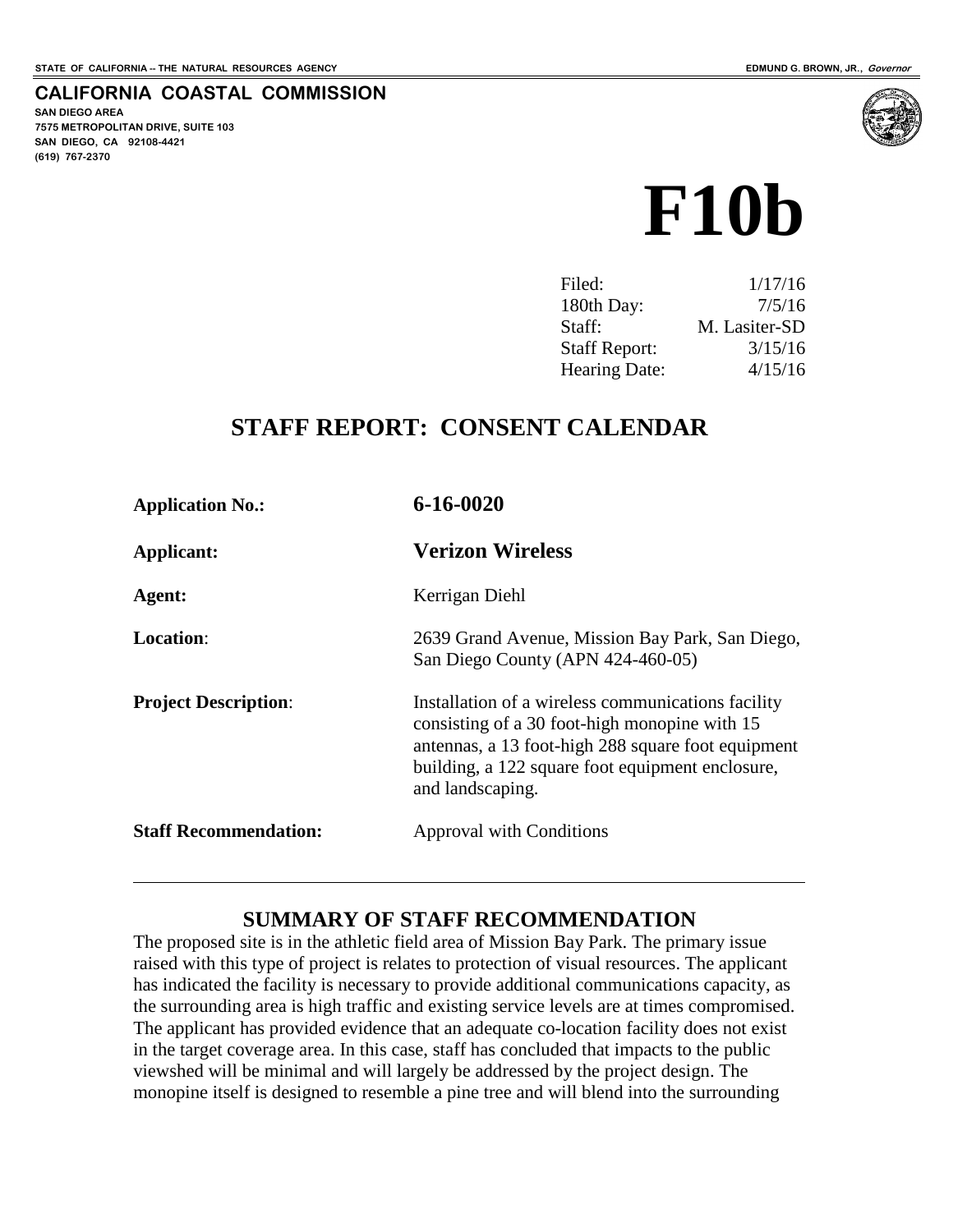#### 6-16-0020 (**Verizon Wireless**)

park and the equipment area will be screened by four new canary pines. The site has no ocean or bay views associated with it.

To limit the potential adverse visual impacts associated with future multiple communication structures in an area, **Special Condition 1** requires the applicant to cooperate with any companies looking to co-locate on this facility in the future. **Special Condition 2** requires the applicant to redesign the facility should future technological advances allow for reduced visual impacts.

With the proposed conditions, impacts associated with the proposed development will be reduced to the maximum extent feasible, consistent with the Chapter 3 policies of the Coastal Act.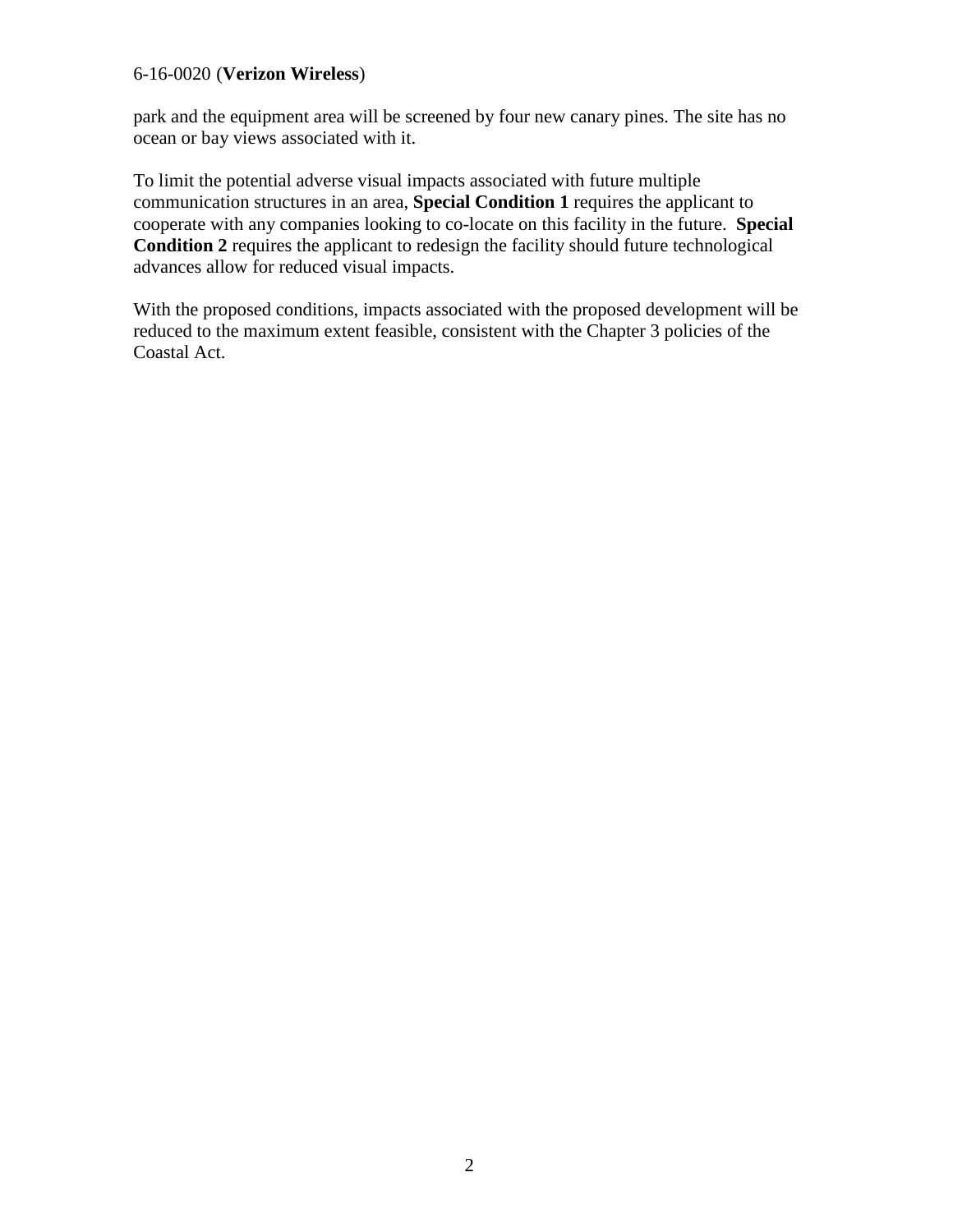# **TABLE OF CONTENTS**

| $A_{\cdot}$ |  |
|-------------|--|
| <b>B.</b>   |  |
|             |  |
| F.          |  |
| G.          |  |

# **EXHIBITS**

 $\frac{Exhibit 1 - Vicinity Map}{Exhibit 2 - Aerial View}$ Exhibit 3 – Site Plan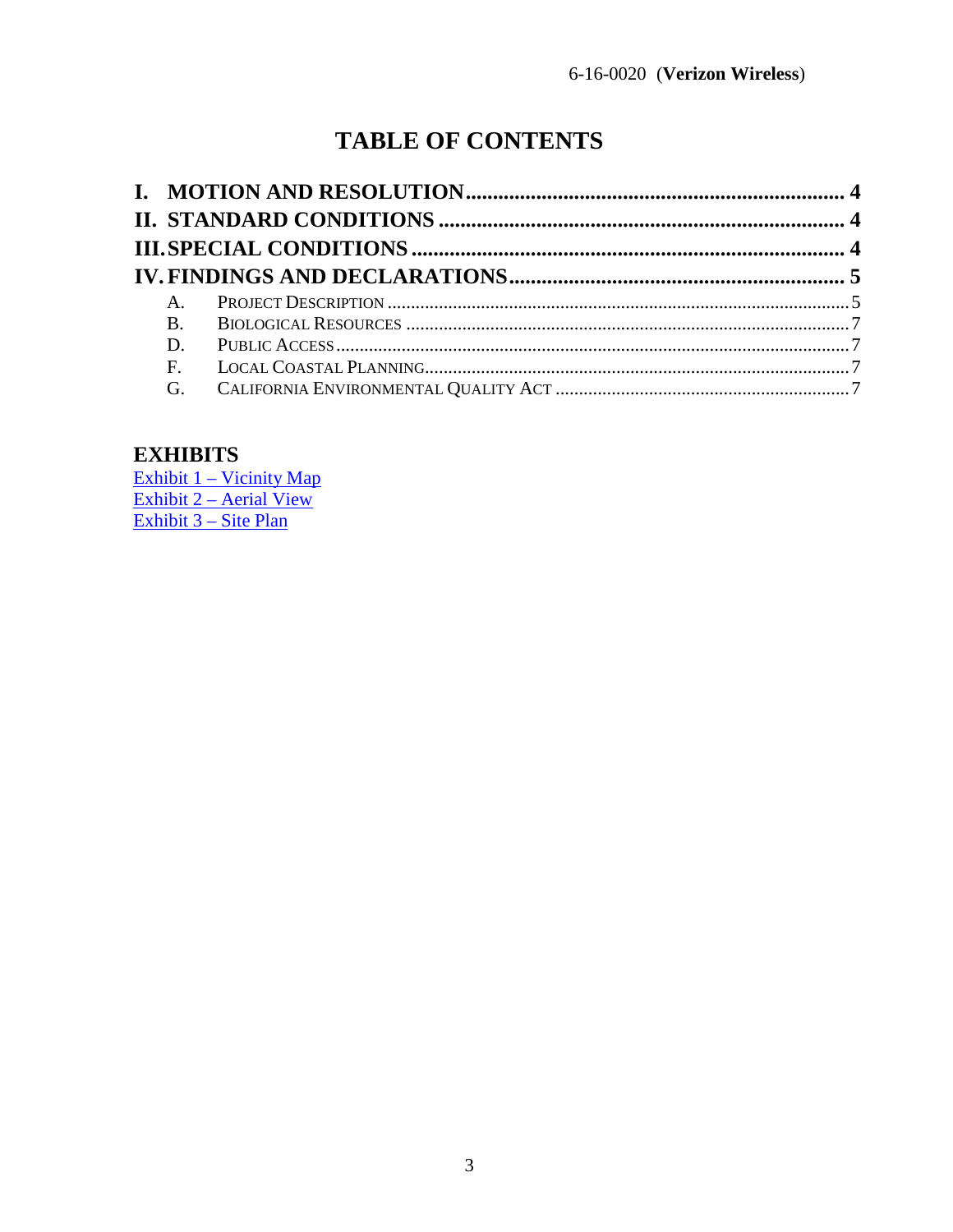# <span id="page-3-0"></span>**I. MOTION AND RESOLUTION**

### **Motion:**

*I move that the Commission approve the coastal development permit applications included on the consent calendar in accordance with the staff recommendations.* 

Staff recommends a **YES** vote. Passage of this motion will result in approval of all the permits included on the consent calendar. The motion passes only by affirmative vote of a majority of the Commissioners present.

# <span id="page-3-1"></span>**II. STANDARD CONDITIONS**

This permit is granted subject to the following standard conditions:

- 1. **Notice of Receipt and Acknowledgment**. The permit is not valid and development shall not commence until a copy of the permit, signed by the permittee or authorized agent, acknowledging receipt of the permit and acceptance of the terms and conditions, is returned to the Commission office.
- 2. **Expiration.** If development has not commenced, the permit will expire two years from the date on which the Commission voted on the application. Development shall be pursued in a diligent manner and completed in a reasonable period of time. Application for extension of the permit must be made prior to the expiration date.
- 3. **Interpretation.** Any questions of intent of interpretation of any condition will be resolved by the Executive Director or the Commission.
- 4. **Assignment.** The permit may be assigned to any qualified person, provided assignee files with the Commission an affidavit accepting all terms and conditions of the permit.
- 5. **Terms and Conditions Run with the Land.** These terms and conditions shall be perpetual, and it is the intention of the Commission and the permittee to bind all future owners and possessors of the subject property to the terms and conditions.

# <span id="page-3-2"></span>**III. SPECIAL CONDITIONS**

This permit is granted subject to the following special conditions:

1. **Co-Location of Future Antennae.** PRIOR TO THE ISSUANCE OF THE COASTAL DEVELOPMENT PERMIT, the applicant shall agree in writing to cooperate with other communication companies in co-locating additional antennae and/or equipment on the project site in the future, providing such shared use does not impair the operation of the approved facility. Upon the Commission's request, the permittee shall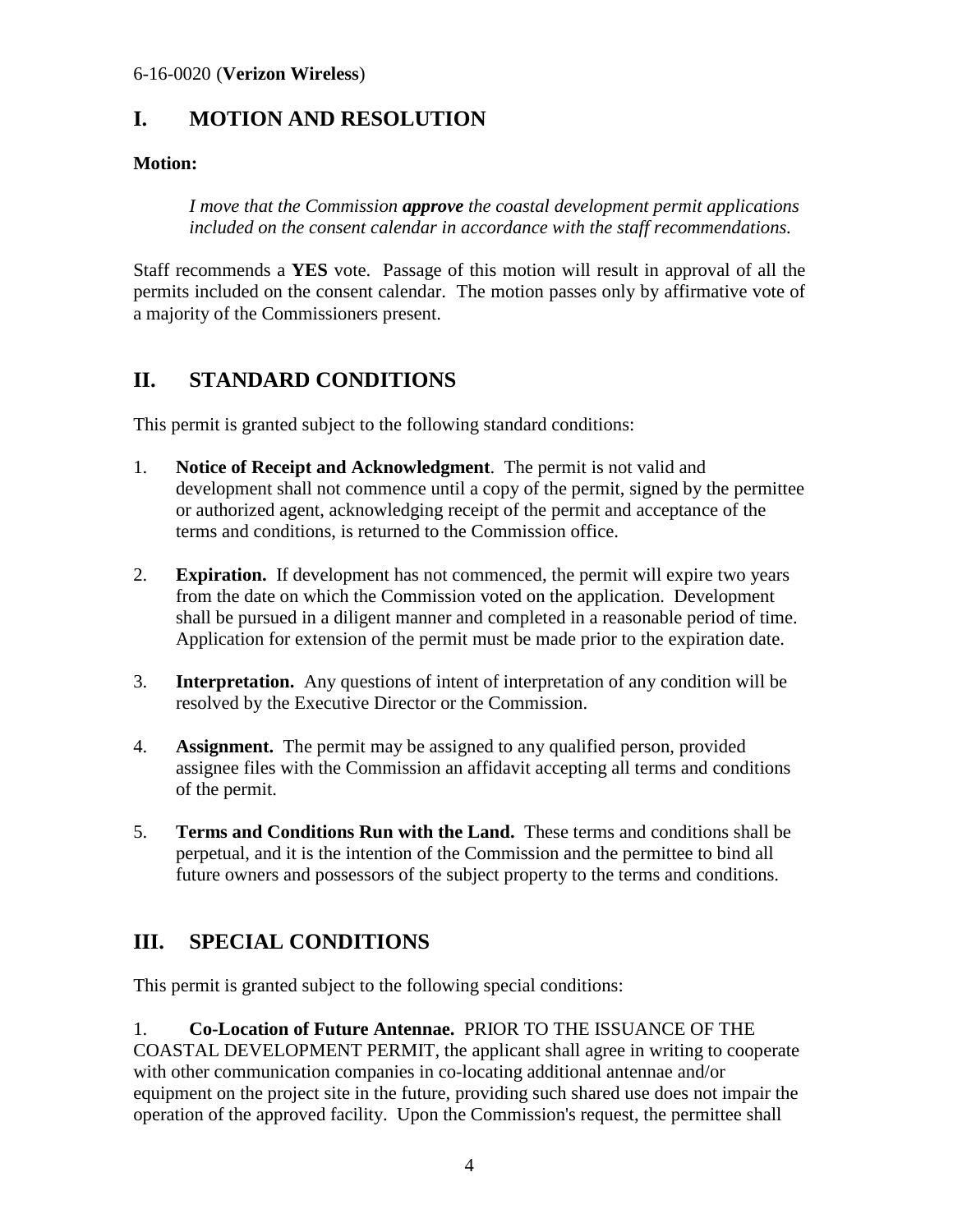provide an independently prepared technical analysis to substantiate the existence of any practical technical prohibitions against the operation of a co-use facility.

#### 2. **Future Redesign.** PRIOR TO THE ISSUANCE OF THE COASTAL

DEVELOPMENT PERMIT, the applicant shall agree in writing that where future technological advances would allow for reduced visual impacts resulting from the proposed antennas and associated equipment, the applicant agrees to make those modifications which would reduce the visual impact of the proposed facility. In addition, if in the future the antennas and associated equipment are no longer needed, the applicant agrees to be responsible for removal of them. Before performing any work in response to the requirements of this condition, the applicant shall contact the Executive Director of the California Coastal Commission to determine if an amendment to this coastal development permit is necessary.

#### 3. **Final Plans.** PRIOR TO THE ISSUANCE OF THIS COASTAL

DEVELOPMENT PERMIT**,** the applicant shall submit to the Executive Director for review and written approval final project plans. Said plans shall first be stamped approved by the City of San Diego and be in substantial conformance with the plans submitted by Booth & Suarez and dated 4/04/2012.

The applicant shall undertake the development in accordance with the approved plans. Any proposed changes to the approved plans shall be reported to the Executive Director. No changes to the plans shall occur without a Coastal Commission-approved amendment to this coastal development permit unless the Executive Director determines that no amendment is legally required.

# <span id="page-4-0"></span>**IV. FINDINGS AND DECLARATIONS**

### <span id="page-4-1"></span>**A. PROJECT DESCRIPTION**

The proposed project is a wireless communication facility consisting of a 30 foot-tall monopine (a monopole designed to resemble a pine tree in appearance) supporting 12 panel antennas, one microwave dish antenna, and two GPS antennas; a 13 foot-tall, 288 square foot equipment building containing five equipment cabinets and two air conditioning units; a coaxial cable in a coax cable trench running between the monopine and the equipment building; a 200 amp electrical meter pedestal with an underground electrical conduit feed running from an existing SDG&E transformer to the proposed equipment building with step-up and step-down transformers; an underground telco service connection from an existing Time Warner cable pull box; and landscape screening and irrigation [Exhibit 3]. Four new 24 foot-tall Canary Island pine trees will be planted to the northeast of the monopine to screen views of the facility.

The proposed project is located in the Mission Bay Athletic Area of Mission Bay Park approximately 0.75 miles from the bay [Exhibit 1]. The proposed site is currently developed with park athletic amenities that include basketball and tennis courts, baseball and soccer fields, and the Mission Bay Golf Course and Practice Center. Grand Avenue,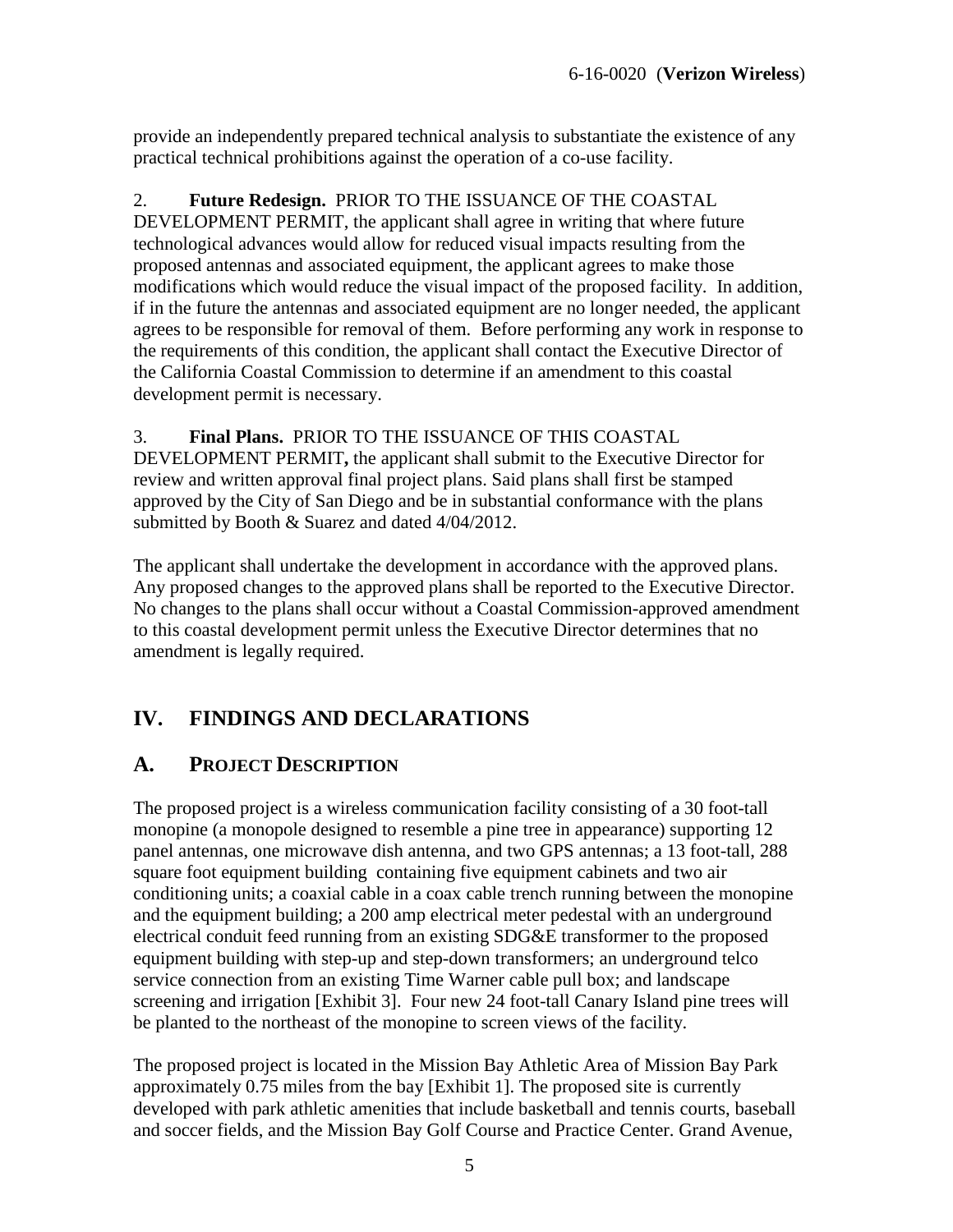#### 6-16-0020 (**Verizon Wireless**)

a major thoroughfare, runs to the north of the project site, and athletic fields are to the south and east. The border of Rose Creek, designated as a Multi-Habitat Planning Area (MHPA) is located about 145 feet west of the site with an existing bike trail and basketball court between the proposed project and the creek. There are no sensitive biological resources at the project site itself, which currently consists of non-native vegetation and eucalyptus trees [Exhibit 2].

The applicant has stated that the proposed project is necessary to increase capacity and enhance the overall network in the area, and off-load existing sectors at existing telecommunications sites nearby. As increased demand for voice and data services is already outstripping the capacity of the adjacent sites, not having the proposed facility would cause the surrounding sites to achieve capacity exhaustion, thus compromising the network in the area, which can lead to failed call attempts, dropped calls, poor call quality and /or slow data speeds.

#### **B. VISUAL RESOURCES**

Section 30251 of the Coastal Act requires that the scenic and visual qualities of this coastal area shall be protected. The proposed project site is not located adjacent to the bayfront, and the facility will be designed to resemble a pine tree and will be screened by four new pine trees. Thus, the facility will not have a significant impact on public views to or along the coast. Nevertheless, on similar wireless telecommunication facility sites, the Commission has been concerned that the proliferation of antennas could have an adverse cumulative impacts on visual resources [Coastal Development Permits: 5-07- 375(T-Mobile); 5-92-415(Los Angeles Cellular Telephone Co.); 5-97-130(Los Angeles Cellular); 4-08-035(AT&T Mobility; 5-09-103(Verizon)]. As demand for wireless communication facilities increases and service providers continue to try to cover every area with signal coverage, it is likely that other service providers will be interested in placing additional structures, antennas, and equipment in the project area and other surrounding areas. The Commission is concerned that individually and cumulatively, installation of additional similar projects in the area could have adverse impacts on visual resources and detract from the public's enjoyment of those resources.

Co-location is the preferred way to provide future telecommunication services. If colocation is not possible, then the visual impacts of such structures must be mitigated either through project design or siting so as not to result in adverse cumulative visual impacts. As such, Special Condition No. 1 requires that the applicant submit a written statement agreeing to cooperate with other communication facilities in co-locating additional antenna on the proposed development, unless the applicant can demonstrate a substantial technical conflict in doing so. Special Condition No. 2 requires the applicant to submit a written statement agreeing to modify the facility if new technological advances would reduce the visual impact of the equipment or remove the facility and restore this site in the future should technological advances make this facility obsolete. In this way, it can be assured that the proliferation of these types of facilities can be limited to appropriate locations, and that the area will not be littered with outdated and obsolete facilities in the future. Therefore, as conditioned, the Commission finds the project is consistent with the certified LUP and with the Chapter 3 policies of the Coastal Act with respect to protecting visual resources.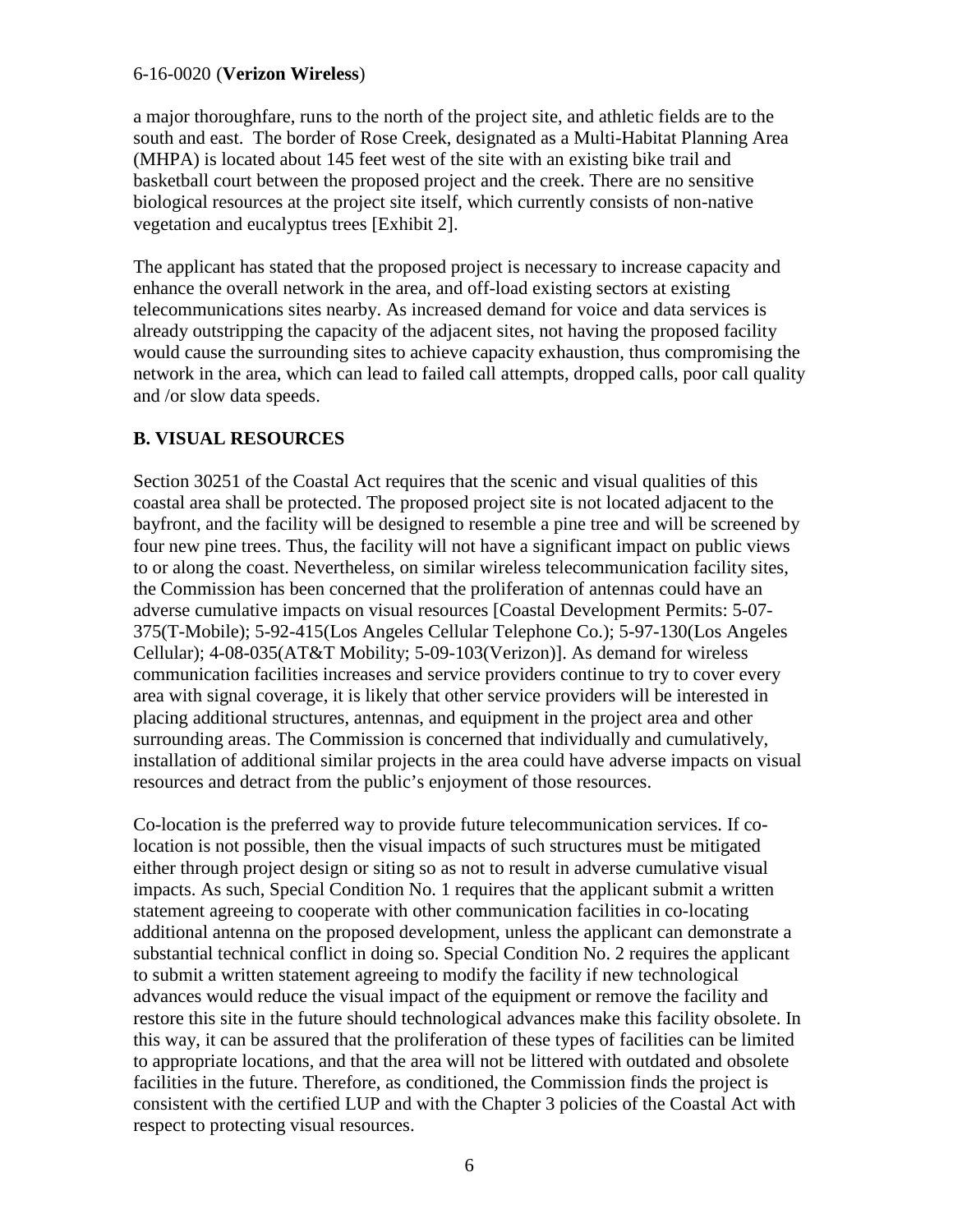## <span id="page-6-0"></span>**B. BIOLOGICAL RESOURCES**

Coastal Act policies 30240 and 30251 restrict the alteration of natural landforms and protect sensitive habitats. Section 30231 of the Coastal Act requires that coastal waters are protected and runoff minimized.

As such, the proposed development will not have an adverse impact on any sensitive habitat and will not result in erosion or adverse impacts to water quality. Thus, the project is consistent with the resource protection policies of Chapter 3 of the Coastal Act.

# <span id="page-6-1"></span>**D. PUBLIC ACCESS**

One of the basic goals stated in the Coastal Act is to maximize public access and recreation along the coast. The public access and recreation policies of the Coastal Act require that maximum access and recreational opportunities be provided and that development shall not interfere with public access. The proposed project does not block physical or visual access to or along the coast. Therefore, the proposed development will not have any new adverse impact on public access to the coast or to nearby recreational facilities. Thus, the proposed development conforms with Sections 30210 through 30214, Sections 30220 through 30224, and 30252 of the Coastal Act.

# <span id="page-6-2"></span>**F. LOCAL COASTAL PLANNING**

The LUP for the Mission Bay Park LUP segment of the City of San Diego LCP was certified on May 11, 1995, but no implementation plan has been developed as yet, and Chapter 3 of the Coastal Act remains the legal standard of review. As conditioned, the proposed development is consistent with Chapter 3 of the Coastal Act and with the certified Land Use Plan for the area. Approval of the project, as conditioned, will not prejudice the ability of the local government to prepare a Local Coastal Program that is in conformity with the provisions of Chapter 3.

## <span id="page-6-3"></span>**G. CALIFORNIA ENVIRONMENTAL QUALITY ACT**

As conditioned, there are no feasible alternatives or feasible mitigation measures available which would substantially lessen any significant adverse effect which the activity may have on the environment. Therefore, the Commission finds that the proposed project, as conditioned to mitigate the identified impacts, is the least environmentally damaging feasible alternative and is consistent with the requirements of the Coastal Act to conform to CEQA.

 <sup>(</sup>G:\San Diego\Reports\2016\6-16-0020 Verizon Monopine.docx)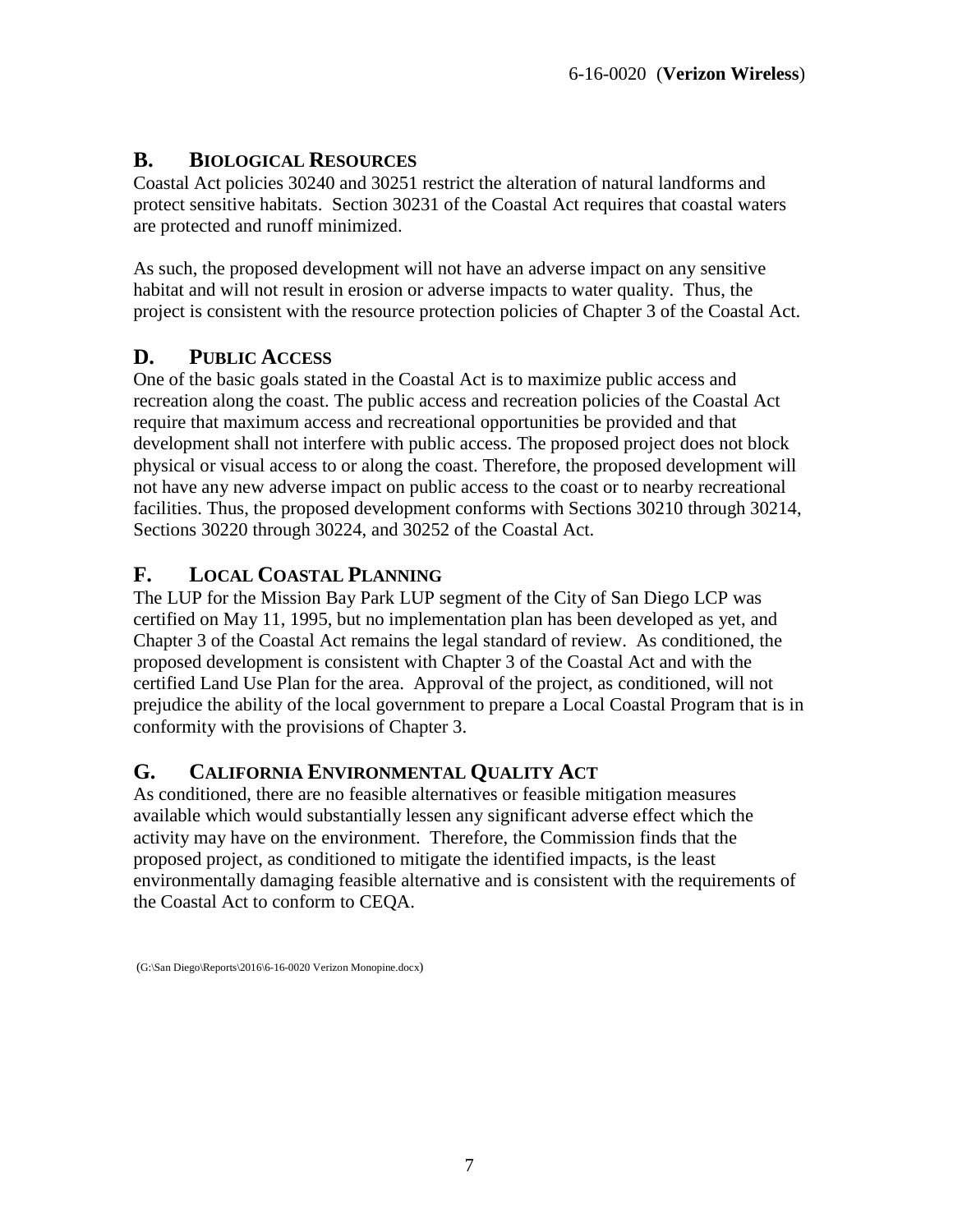<span id="page-7-0"></span>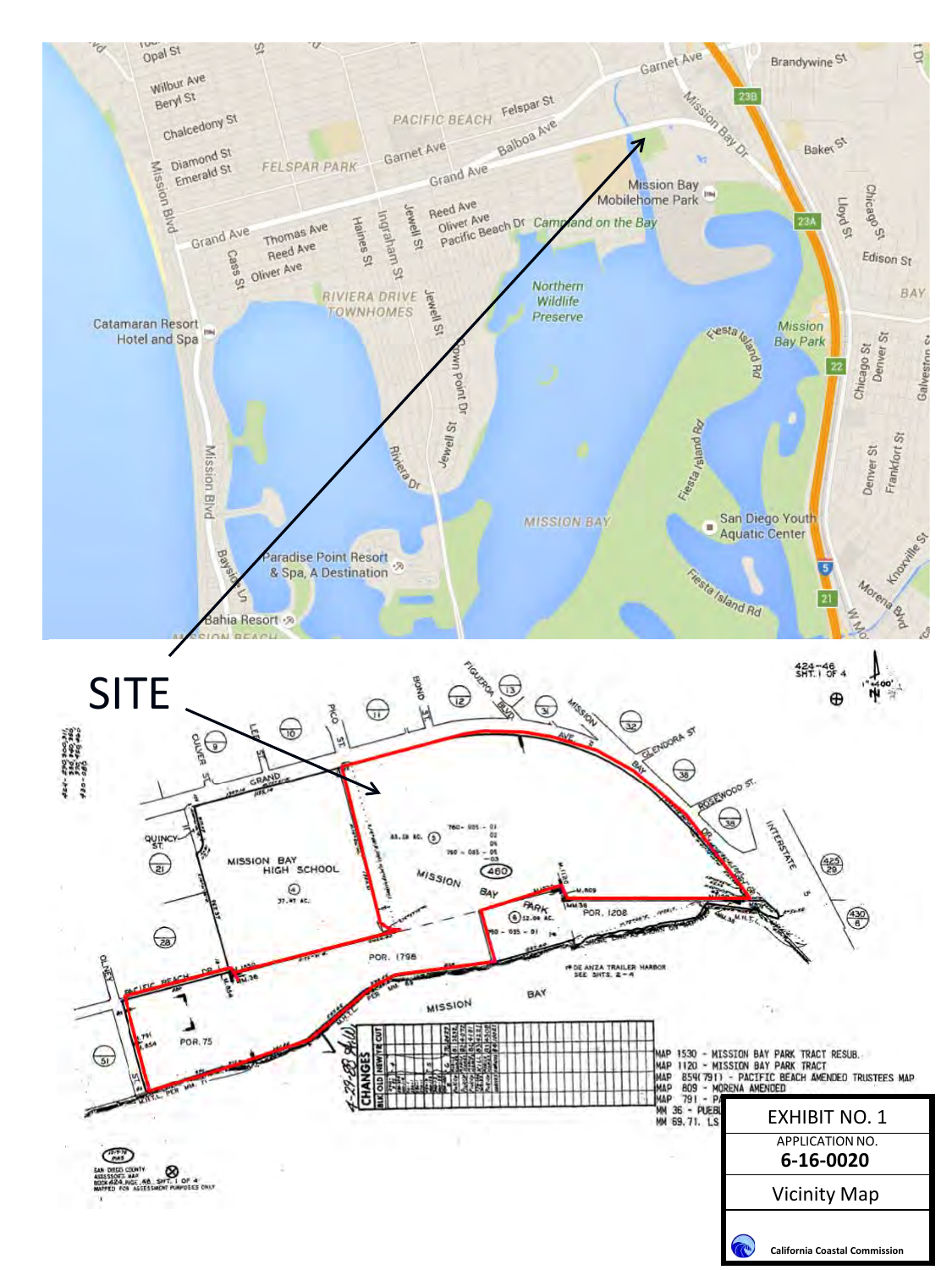<span id="page-8-0"></span>![](_page_8_Picture_0.jpeg)

Aerial Photo

![](_page_8_Picture_2.jpeg)

**California Coastal Commission**